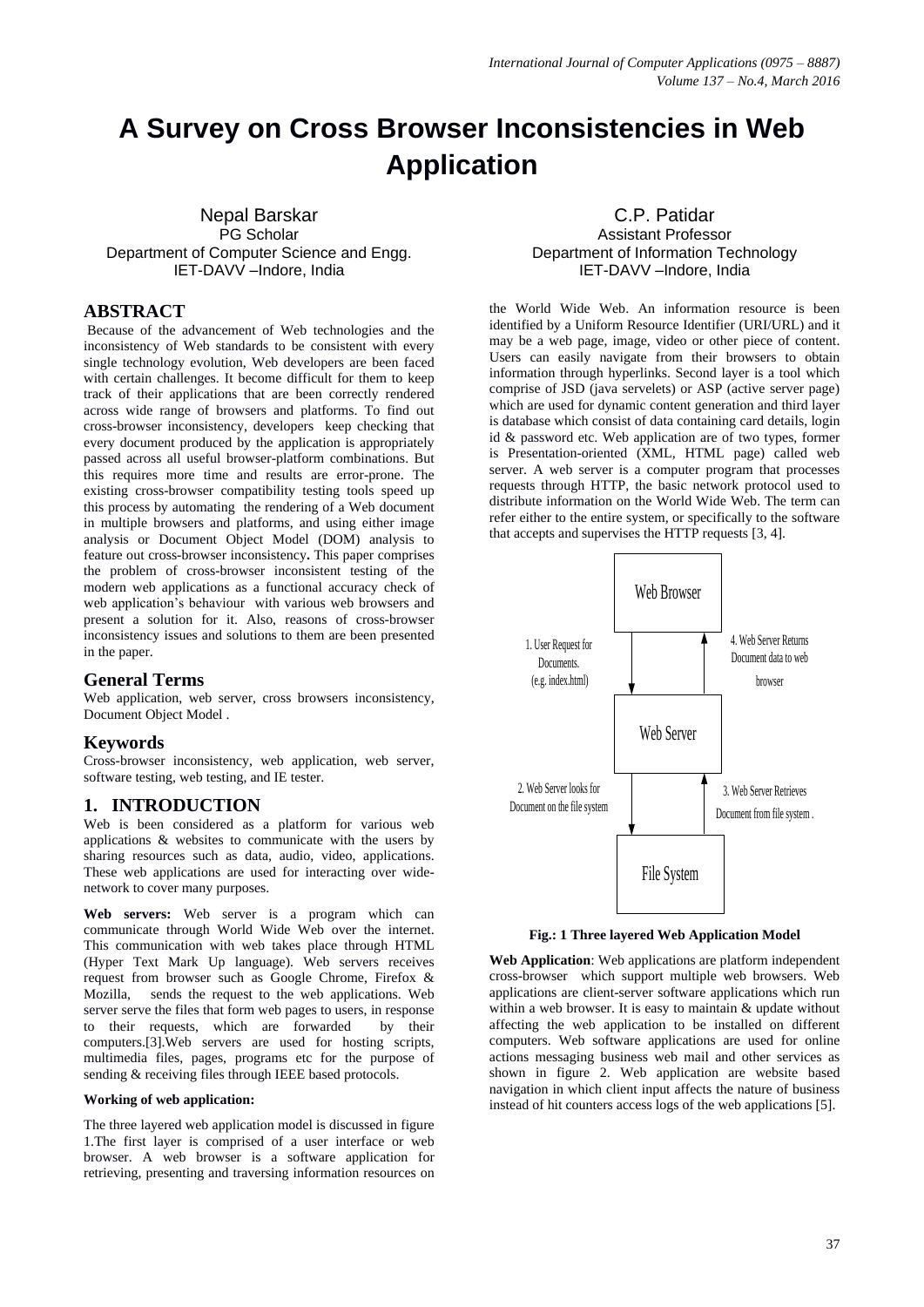

**Fig.:-2 Working of Web Application**

# **2. CROSS-BROWSER INCONSISTENCIES (XBIS)**

XBIs is an acronym used for cross-browser inconsistencies. XBIs create discrepancies in nature & also the behaviour of web browsers running on different environment together to host with operating system is been affected. XBIs lead to serious concern for organizations which are developing web based software due to increasing popularity of different browsers & web applications. For example, according to stack over flow.com, posts target on "cross browser" have increase over 1600 in recent years[6]. The classification of XBIs, are described in this section, three main types of XBIs are as follows[7].

**(i) Structural XBIs:** These XBIs affects the structure, or layout of individual web pages as shown in figure 3. The web page structure is basically a particular arrangement of elements, which in case of structural XBIs is erroneous in a particular browser. For example, the incorrect positioning of one or more web page elements on a given web page, in a particular browser, can be constituted within a structural XBI. We found that this was the most common category of XBIs, occurring in 57% of the subjects with XBIs [8].



**Fig.:-3 Example of Structural XBIs**

**(ii) Content XBIs:** This type of XBIs is been observed in the content of individual components on a web page. Content XBIs are divided into two types text content and visual content as shown in figure 4 and figure 5.Such differences can occur, where the visual look of a web page element, or the

textual value of an element, vary across different browsers. In this literature survey, we found that 30% and 22% of the sites are contained with these XBIs.



**Fig.:-4 Example of Text Content XBIs** 

| check using           | <b>Visual Content</b>                                                                                                                                 |
|-----------------------|-------------------------------------------------------------------------------------------------------------------------------------------------------|
| <b>Image Matching</b> |                                                                                                                                                       |
|                       | Computer<br>Vision                                                                                                                                    |
|                       |                                                                                                                                                       |
|                       |                                                                                                                                                       |
|                       | Contact Information<br>Editor-in-Chief<br>Bashar Nuselbeh<br>Lero (Ireland) and The Open<br>University (UK)<br>+353 61 233761<br>tse-elc@computer.org |

**Fig.:-5 Example of Visual Content XBIs**

**(iii) Behavioural XBIs:** These type of XBIs involve variations in the behaviour of individual widgets on a web page. An example of such an XBI would be of a button that performs a particular action within one browser and a totally different action, or no action at all, in another browser. Another example of behavioural XBI is the presence of an HTML link, which works in one browser but is broken in another one. In our study, such XBIs occurred in 9% of the web applications with XBIs as shown in figure 6.



**Fig:6 Example of Behaviour XBIs**

Behavioural XBIs affects the functionality of the components, resulting in broken navigation between different screens. Structural and content XBIs, conversely, involve differences in the arrangement or rendering of elements on a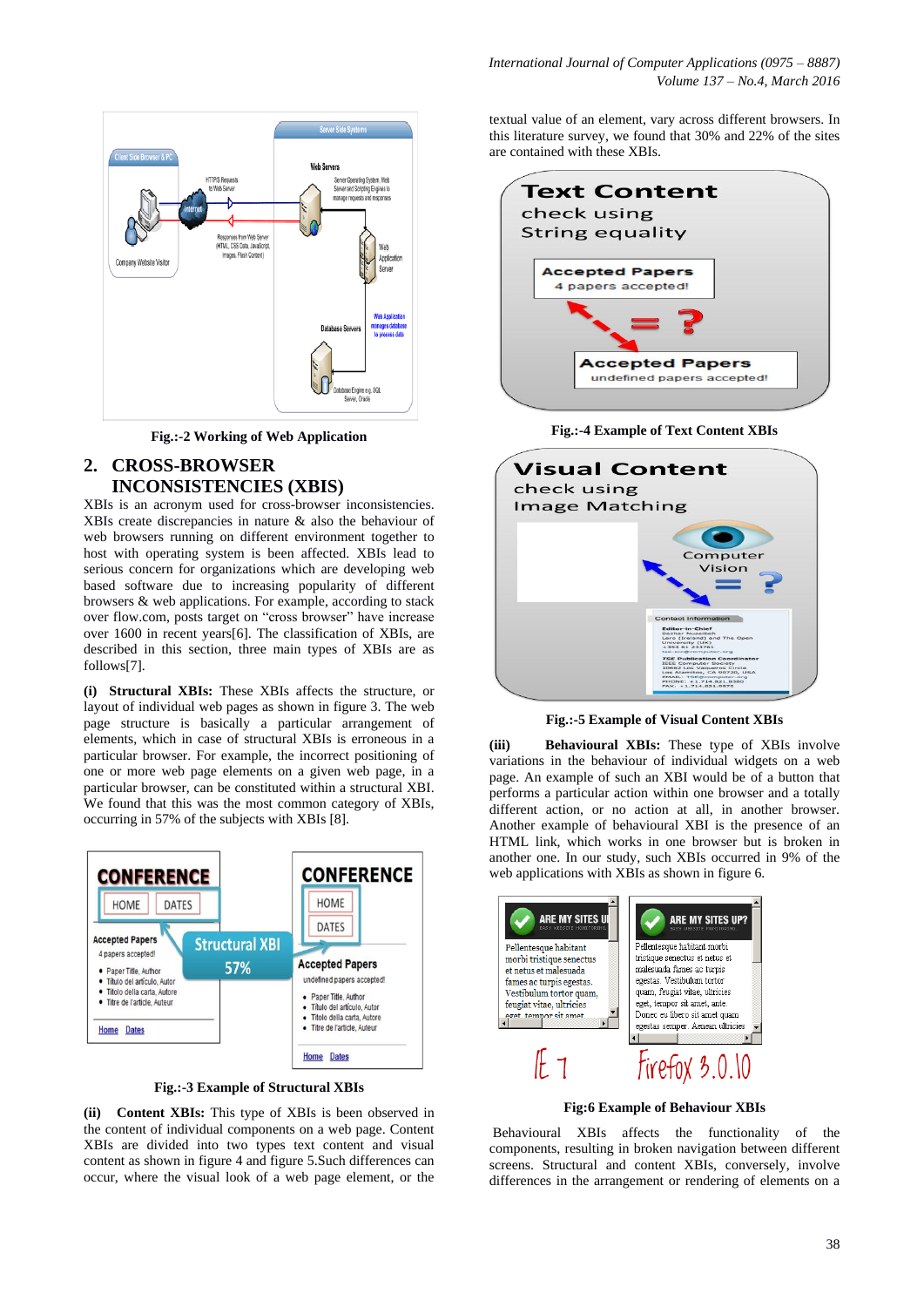particular web page. In the next section, we describe how our technique detects each of these XBIs [9].

# **3. LITERATURE REVIEW OF XBIS**

WEBDIFF [10] and CROSST [11] techniques provide the foundations of the approach that is been discussed in this paper. WEBDIFF detects XBIs on an web page through a two step process. Firstly, DOM-matching step is been performed to find pairs of corresponding screen elements in displaying of the pages in two different browsers. And then it performs visual comparison of the pairs of screen elements to find XBIs. This visual comparison uses a hand-crafted approach that considers many visual properties of the screen elements. In contrast, CROSST focuses on finding trace level XBIs in the dynamic state-space of a web application. CROSST uses automatic crawling to make a graph of the state space of a web application under corresponding browsers. To detect the trace-level XBIs, CROSST then checks the isomorphism of two graphs .CROSST also performs a operation on matched states to find DOM-level differences (although this differencing can generate a large number of false positives).

The two complementary approaches, WEBDIFF and CROSST are been used for automatically searching and reporting XBIs. The author proposed CROSSCHECK, a more powerful and comprehensive approach for XBI detection that adapts these two approaches in a way that expands their strengths. CROSSCHECK is testing on a set of real-world web applications. The result of CROSSCHECK was both effective and efficient in detecting XBIs, and it can outperform with existing techniques. The CROSSCHECK technique consists of three phases. The first phase crawls the target web application automatically within each of the two browsers environments. The observed behaviour is been captured and recorded in this process in the form of two navigation models, M1 and M2, one for each browser. The crawling is performed in an similar fashion within each browser, so as to exercise accurately the same set of sequences of user interaction within the web application under each case. This phase is implemented by function genCrawlModel() in the Algorithm. The second phase compares models M1 and M2 to check whether they are equivalent and exhibit a set of model differences, which may display one or more XBIs. And the third phase analyses this set of model differences and combines them into a set of XBIs, which are then presented to the end-user. This operation is implemented by function which XBIS does[12].

X-PERT is a tool for identifying XBIs in web applications automatically, without the effort from the developer. X-PERT implements a comprehensive technique for identifying XBIs and has been results into an effective technique for finding real-world XBIs in our evaluation. The architecture of X-PERT consists seven phase which are discussed below [14]:-

**The Model Capture module** uses the Crawljax tool [4], which in tern uses the Selenium testing framework (http://seleniumhq.org) to explore the web application in the different web browsers. Crawljax is been expanded to prevent the model from its exploration along with the screenshot and DOM structure of every page. The DOM structure is obtained by querying the browser through its JavaScript interface. These properties include for each element, its textual content, style information, its XPath location, its size, and its coordinates on screen.

**The Differential Model Store / Loader** components are used to load the models to/from the \_le system as XML \_les. These components are implemented using the Object

serialization support in Java and are required essentially for the model capture and comparison of components to operate independently. For instance, model capture might be used to run to collect models from different machines, whereas model comparison may compare these models on a every single machine.

**Graph Isomorphism Checker**: This module performs an equivalency check between the graph based models from the two browsers to identify mismatched states and transitions across the two models.

**The DOM Tree Matcher** module matches corresponding elements from web pages across the different browsers by computing the match index metric. This metric considers the Levenshtein distance between the XPaths of the elements, and is computed using the corresponding implementation in the Apache String Untils library.

**Content Comparator:** This module performs analysis of textual content of corresponding elements to find text-content XBIs. For finding image-content XBIs, it compares screen images of the corresponding elements on the web page by leveraging the OpenCV toolkit [1].

**Structure Comparator:** The layout of the page extracted by the model captures the module analysed by the Layout Analysis module to create alignment graphs, which represent the corresponding alignment of web page elements.

**Report Generator:** This module generates an HTML report tabulating the set of detected XBIs. It is implemented using the Apache Velocity library (http://velocity.apache.org). The generated reports enlarge jQuery along with the HTML5 Canvas for displaying and highlighting the XBIs on the screen images. Behavioural XBIs are presented in the HTML report by highlighting them on the models converted to SVG format using [14].

## **4. REASONS INCONSISTENCIES IN CROSS BROWSERS**

Following are the reasons for inconsistencies in Web browser.

**(i) Cascading Style Sheets:** CSS is an acronym for cascading style sheets. Style sheet language deal with the formatting & changing the look (presentation) of document written in the Hypertext Mark up language. Cascading style sheet version 1,2,3 have some of the add-on features that help web developers to design a good website using the latest CSS-3 version whose features have compatibility with the cross browser. The CSS to work well in both the cross browser i.e. Mozilla Firefox and internet explorer should have height of 245 px to show perfectly on both the cross browser [15].

**(ii) HTML Tags:** HTML standard produces their own tags & attributes to build web pages for browser and to support languages for numerous cross browsers. The HTML tags supports "HTML extension" languages for different versions of browser. Browser supports newer versions which display newer presentation of web pages. Browser's newer add-on features gives better display of web pages.

**(iii) Font Rendering:** Font rendering deals with the display of font on the screen how the font looks within the browser and shape of each letter, Word looks perfect due to font rending [8].

**(iv) Page Rendering:** Page rending deals with the behaviour & appearance of page in the browsers. It appears different in different browsers [19].

**(v) DOM:** Dom is an acronym for document object model. The structure overview of HTML document as request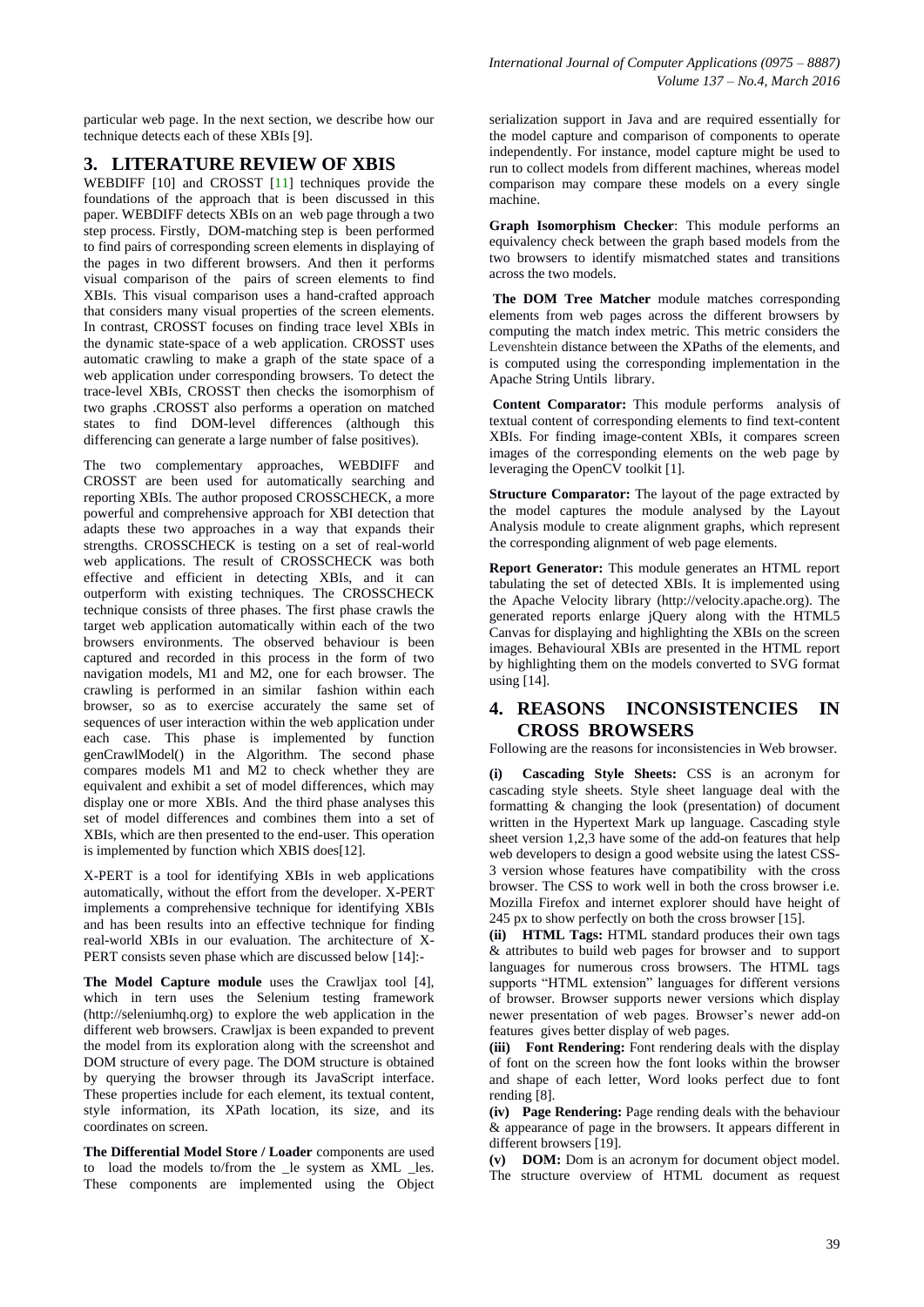received from web server to web browser is termed as document object model. In the Early 2000, the Microsoft Internet explorer and netscape navigator as well as Jscript and Java are engaged between the "browser war" to make their browser popular. Nowadays, modern browser version of Mozilla firefox supports document object modal level 2.

**(vi) Scripting Languages:** Scripting languages takes more time in running scripts than the compiled language program as scripting languages executes each instruction first rather than the compiled language in which codes are been written in C and C++. Scripting languages combines the codes of other compiled languages to turn and execute programs. The current version of scripting language supports JAVA in Mozilla and Netscape & visual basic script and JAVA script in internet explorer [20].

**(vii) Plugin/Add-on:** Add-on or plug-in are defined as additional features which are used for making the browser to become compatible with the current version available today. The add-on or add-in allow browsers to add some more features to the browser according to the client or user needs [12].

For example:-When user want to watch a video but the browser is not having a video player feature then, the add-on will provide functionality of the video player in the browser such that the user can watch the video in the video player by using the browser. Actually installing plug-in is not a big deal; many of these are freely available on the web [18].

**(viii) Third Party Entities:** Third party entities are third party applications that deals with the compatibility of web applications. For example:

- Web analytics package
- Social networking websites
- Embedded advertisements
- Message boards , forums & blogs
- Check-out processes
- Live chat
- RSS feeds
- Search plug-in
- Audio- player and embedded video player

## **4.1 Problem Statement**

As we know that Cross-browser inconsistencies (XBIs) are a serious problem for web developers. Based on literature survey three problems are been identified that are relevant to the web browser platform testing and maintenance: 1) automated identification of inconsistencies in the same application's behaviour across multiple platforms, 2) Detecting features that are present in the application on one platform, but missing on another platform version of the same application. 3) automated migration of test suites and possibly other software artefacts across platform .Cross-browser automation tool is easy method for testing the cross-browser on different platforms. Version provides Cross-browser tools as free and paid cross-browser testing tools are available for testing the cross-browser. Depending upon user need, the compatibility of cross-browser testing tools is secured [14].

## **5. CROSS BROWSER TESTING TOOLS**

**Free Cross Browser Testing Tools: -** There are some tools that allow you to view your website in multiple browsers with the click of a button. These tools can be helpful for viewing

your website at different resolutions. It's important to test at different resolutions so that we can ensure that users viewing your site on different devices will receive the same positive user experience. Following are some of the best, free crossbrowser testing tools:

**i) The Spoon Browser Sandbox:** It allows browser to run on your system with out installation. Using this you can access any browser on the web. These support various browser & their versions are- IE browser opera 9 and opera 10 version. IE browser: IE6 IE7 IE 8 version. Google chrome: Google chrome, google chrome 5 google chrome 6[15].

**ii) Browser Shots** : Browser shot free cross browser testing tool is widely used due to its customization tools & features. It allows the user to test website on any platform independent operating system & web browser. It supports many browsers such as mine field, safari, firefox, & various versions of web browser [16].

**iii) IE NetRenderer**: This IE net render browser testing tool tests website on the Microsoft Internet explorer browser. It also allows add-on features of web pages on mozilla firefox[17].

**iv) IE Tab:** Internet explorer tap allows the software developers & testers to test how the web page is been displayed on the browser in a single click on chrome & firefox browsers. This feature allows to test quickly on the browser[18].

**v) IE Tester:** IE tester allows free cross browser testing tool to test website on browser like in window 7, window Xp operating system & various IE version like IE 5.5,IE6 IE7 IE8 IE9. It allows the browser to test website to check browser incompatibility [18].

**vi) Microsoft Super Preview:** Microsoft web super preview is a free cross-browser tool which checks the website in different web browsers. It allows the software to test  $\&$ debug the layout issues that arises on different platforms .Web super view allows the web pages to test on IE6 IE7 IE8 version depending on which browser your system is used[19].

#### **Paid Cross Browser Testing Tools:-**

**i) [Browsera](http://www.browsera.com/)**:- Browsera is used to test the website scripting error & web page layout. It is automated browser compatibility testing tool [20].

**ii ) [Adobe Browser](http://browserlab.adobe.com/) Lab**:-Adode Browser lab allows web pages to be tested by zooming the content of web pages, browser alignment and layout screen shots. Web pages are tested on various versions of chrome (windows), safari (Mac OS X), firefox (Windows and Mac OS X), internet explorer (Windows) [21].

**iii) [BrowserCam](http://www.browsercam.com/)**:- With the help of Browsercam web pages can be viewed automatically or manually on different browsers. 200 screen capture screen shots are available as free trial version for a day[22].

**iv[\)Browserseal](http://www.browserseal.com/index.php?option=com_content&view=article&id=7&Itemid=16)**:- Browserseal is a fast and easy to use cross browser testing and screenshot tool. Browser seal free trial version is available for one screen shot per session and two browser (Internet Explorer & firefox). Browser seal supports google chrome , safari, opera, firefox & internet explorer[24].

**v) [Cross Browser Testing](http://crossbrowsertesting.com/)**:-Cross Browser Testing tool test the websites written in Ajax, JavaScript & flash functionality to check the website on different platforms & operating